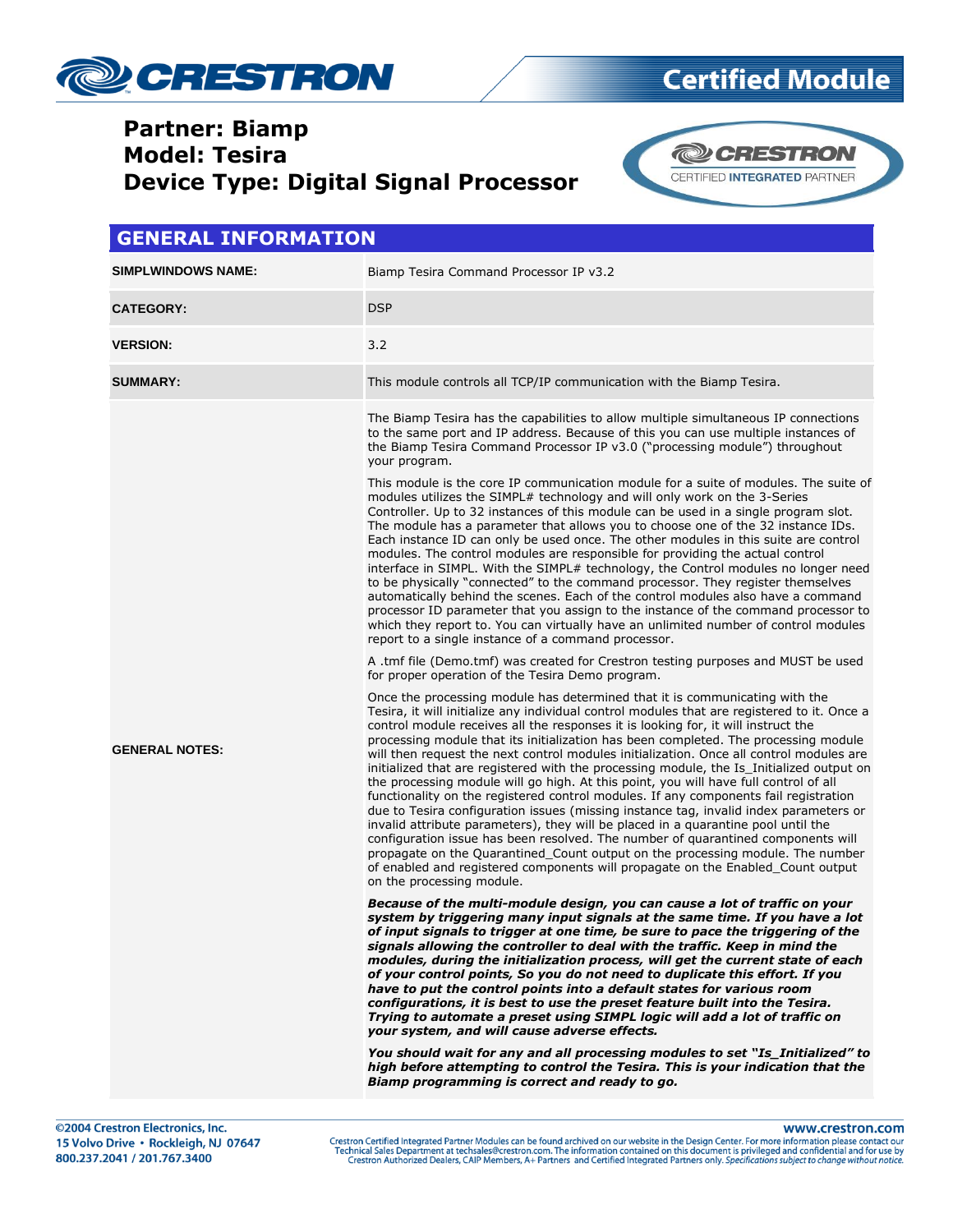

#### **Partner: Biamp Model: Tesira Device Type: Digital Signal Processor**



#### **GENERAL INFORMATION** *continued*

| <b>CRESTRON HARDWARE REQUIRED:</b> | 3-series & 4-series processors only ( <i>Note: use 1.X modules for 2-series processors</i> ) |
|------------------------------------|----------------------------------------------------------------------------------------------|
| <b>SETUP OF CRESTRON HARDWARE:</b> | N/A                                                                                          |
| <b>VENDOR FIRMWARE:</b>            | Tesira Firmware $-3.16.0.27$                                                                 |

www.crestron.com Crestron Certified Integrated Partner Modules can be found archived on our website in the Design Center. For more information please contact our<br>Technical Sales Department at techsales@crestron.com. The information contain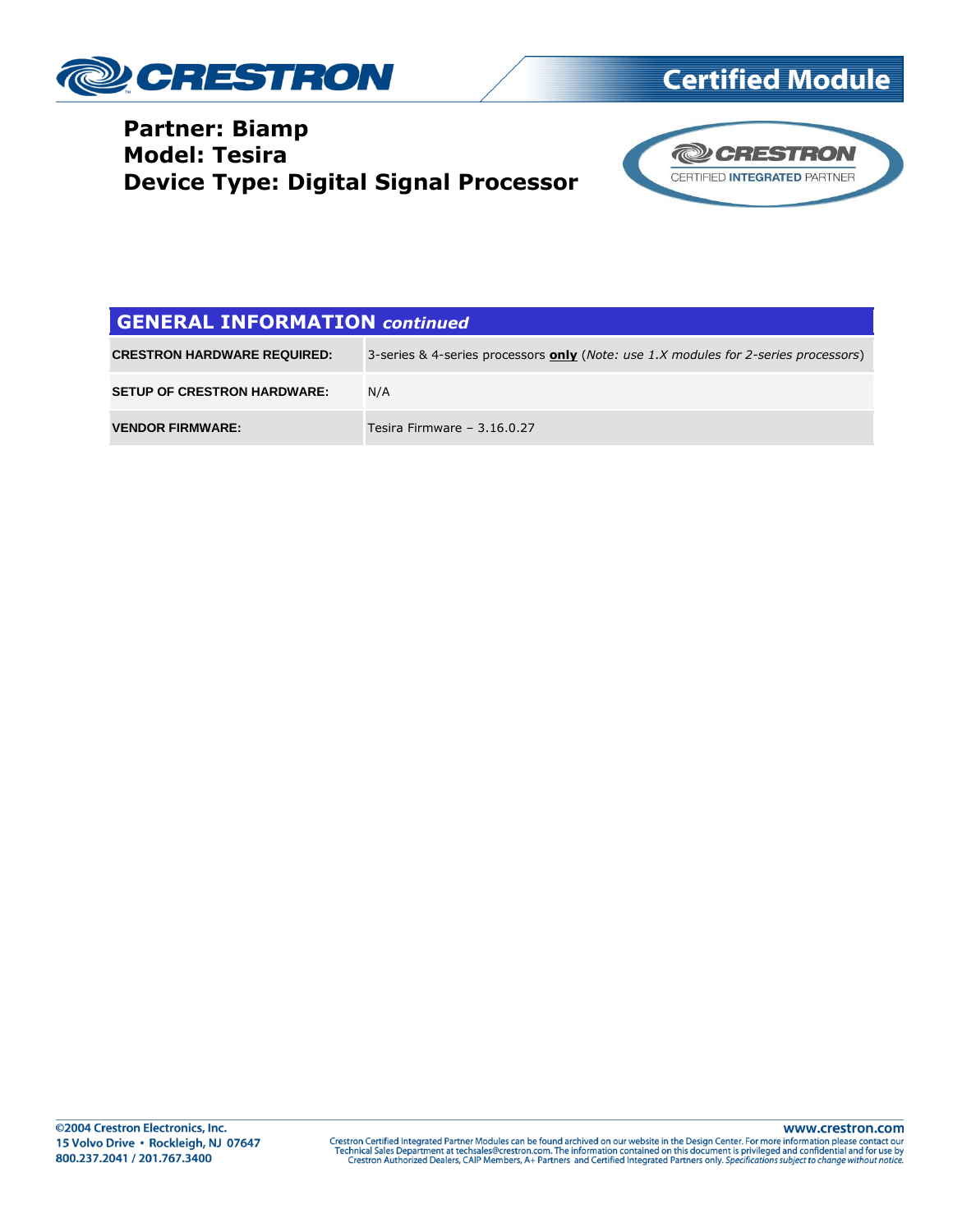

### **Partner: Biamp Model: Tesira Device Type: Digital Signal Processor**



| <b>PARAMETER:</b>           |                                                                                                                                                                                                                                                                                                      |  |
|-----------------------------|------------------------------------------------------------------------------------------------------------------------------------------------------------------------------------------------------------------------------------------------------------------------------------------------------|--|
| <b>Command Processor ID</b> | Setting to indicate the ID for a particular processing module. Up to 32 separate<br>processing modules may be used in a single program, each one operating<br>independently. Note that if multiple processing modules are to be used in a single<br>program, they must each have different ID's set. |  |
| <b>IP_Transport_Type</b>    | Setting to indicate the method of connection to the Tesira (Telnet or SSH).                                                                                                                                                                                                                          |  |
| <b>IP Address</b>           | Setting to indicate the IP address of the Tesira.                                                                                                                                                                                                                                                    |  |
| Username                    | Optional username field for authentication if Tesira Device/System security<br>has been enabled. When using SSH transport, the default username is<br>'default'.                                                                                                                                     |  |
| Password                    | Optional password field for authentication if Tesira Device/System security<br>has been enabled. When using SSH transport, the default password is left<br>blank.                                                                                                                                    |  |

Crestron Certified Integrated Partner Modules can be found archived on our website in the Design Center. For more information please contact our Technical Sales Department at techsales@crestron.com. The information contain

www.crestron.com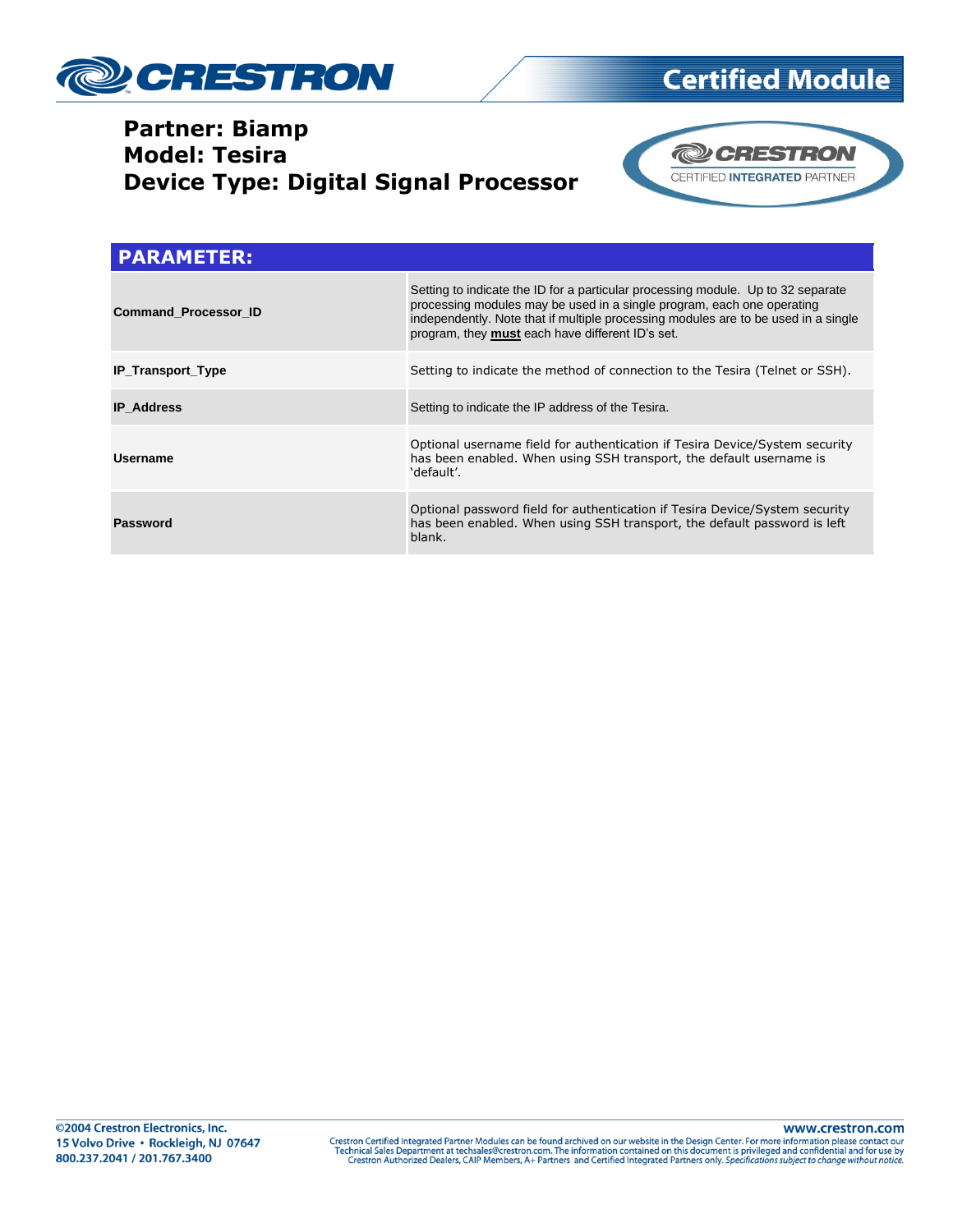

### **Partner: Biamp Model: Tesira Device Type: Digital Signal Processor**



**Certified Module** 

| <b>CONTROL:</b>   |    |                                                                                                                                                                                  |
|-------------------|----|----------------------------------------------------------------------------------------------------------------------------------------------------------------------------------|
| <b>Connect</b>    | D  | The processing module will attempt to connect to the Tesira on the rising edge of<br>this signal.                                                                                |
| <b>Disconnect</b> | D  | The processing module will disconnect from the Tesira on the rising edge of<br>this signal.                                                                                      |
| Initialize        | D  | Set this input high to auto-initialize all control modules (once the processing<br>module establishes communication with the Tesira).                                            |
| Debug             | D  | Set this input high to allow internal trace messages to be printed in SIMPL<br>Debugger. This is useful for debugging the processes going on inside the<br>compiled SIMPL# code. |
| <b>IPAddress</b>  | S. | Sets the communication IP Address. You can use the Signal to set the<br>IPAddress or the Parameter. The Signal IPAddress overrides the parameter if<br>set.                      |

Crestron Certified Integrated Partner Modules can be found archived on our website in the Design Center. For more information please contact our Technical Sales Department at techsales@crestron.com. The information contain

www.crestron.com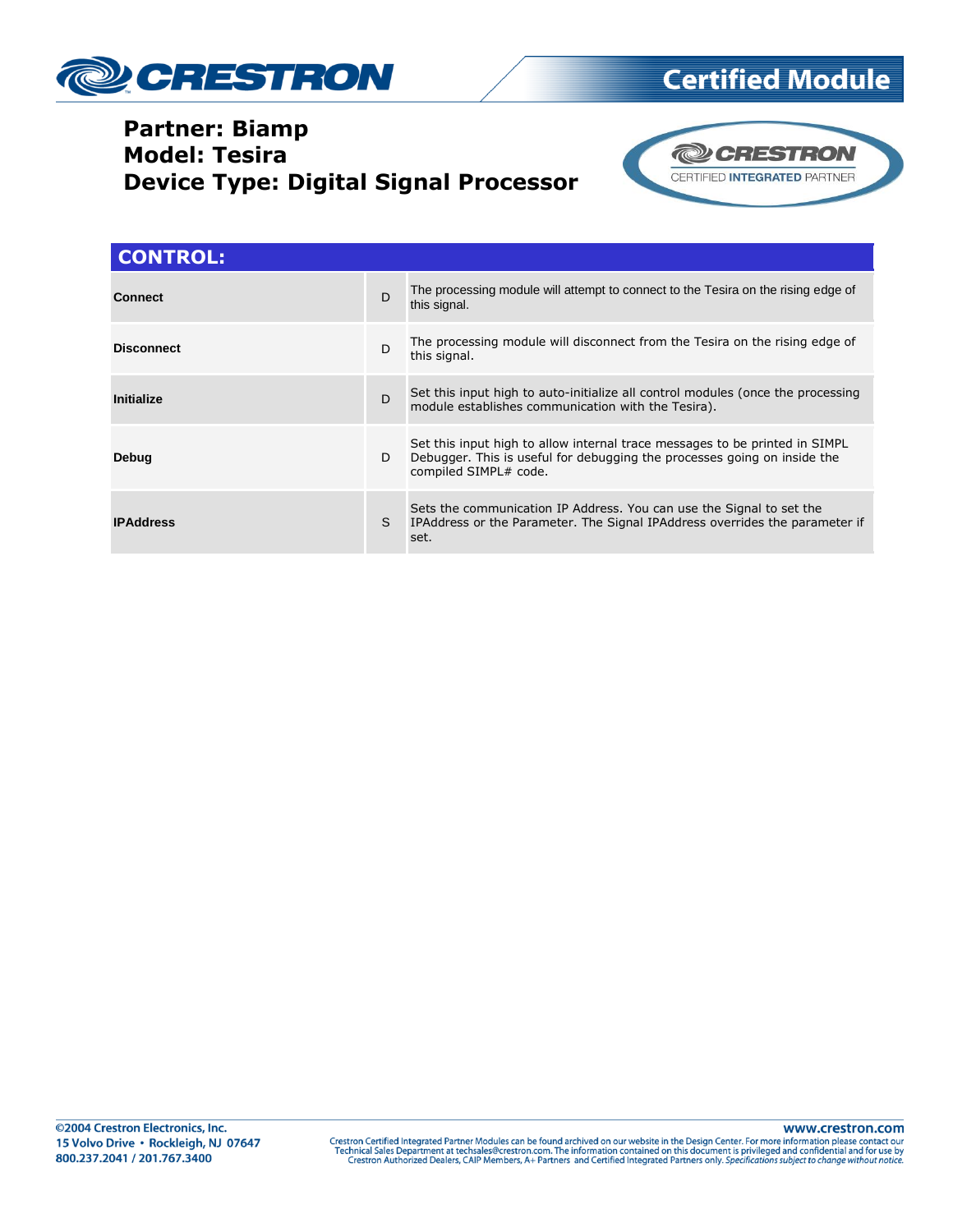

### **Partner: Biamp Model: Tesira Device Type: Digital Signal Processor**





| <b>FEEDBACK:</b>         |              |                                                                                                                                                                                                                                                                                                                                                                                                                                                            |
|--------------------------|--------------|------------------------------------------------------------------------------------------------------------------------------------------------------------------------------------------------------------------------------------------------------------------------------------------------------------------------------------------------------------------------------------------------------------------------------------------------------------|
| <b>Is Initialized</b>    | D.           | Set to high when all registered control modules have successfully indicated that<br>they have received the required responses to all their queries. This will still be set<br>to high even if control modules have been quarantined.                                                                                                                                                                                                                       |
| <b>Is Communicating</b>  | D            | Set to high when the processing module has successfully established<br>communication with the Tesira and is receiving appropriate responses.                                                                                                                                                                                                                                                                                                               |
| <b>Enabled Count</b>     | $\mathsf{A}$ | This signal indicates the total number of enabled components that are registered<br>with the command processor. Certain modules contain more than one component,<br>as an example, the Basic LevelMute module. This module contains both a Level<br>and a Mute component and will register both with the command processor.                                                                                                                                |
| <b>Quarantined Count</b> | $\mathsf{A}$ | This signal indicates the total number of components that are enabled and<br>registered to the command processor, but failed initialization due to configuration<br>issues. Certain modules contain more than one component, as an example, the<br>Basic LevelMute module. This module contains both a Level and a Mute<br>component and if the module defined contains a configuration issue, both<br>components will be counted in the quarantine count. |

www.crestron.com Crestron Certified Integrated Partner Modules can be found archived on our website in the Design Center. For more information please contact our Technical Sales Department at techsales@crestron.com. The information contain